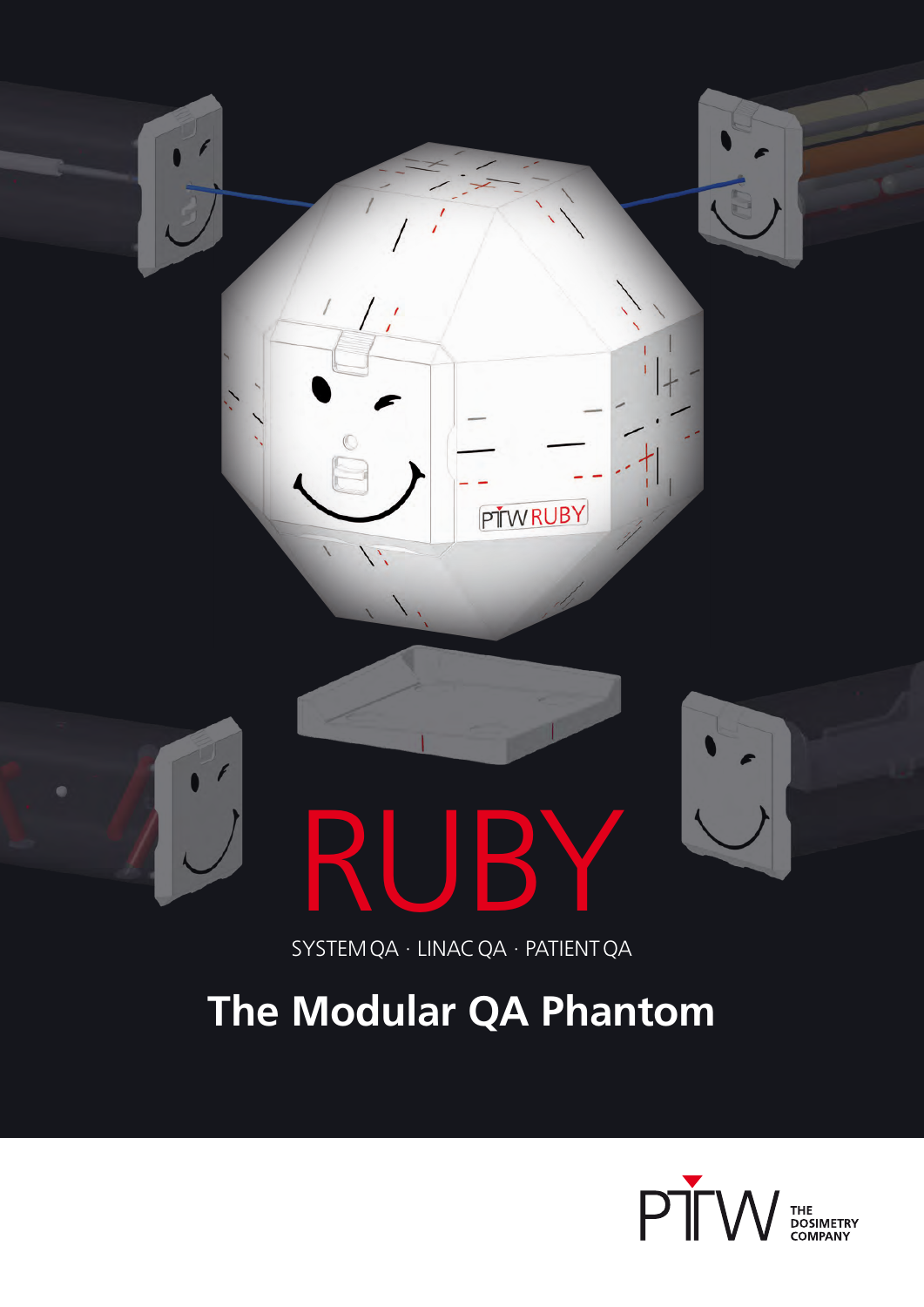As Flexible As Your Needs. The New Modular Phantom Platform for High-Precision Radiotherapy and SRS/SBRT QA

**With its unique modular phantom design and variety of application-specific inserts, RUBY combines versatility with unrivaled flexibility in radiotherapy QA.** 

**Perform integrated tests of the entire treatment chain with one basic phantom by adding and expanding QA capabilities as and when you need them.** 

# One Phantom. Multiple Inserts. All Tasks.

# **System Overview**

- $\blacktriangleright$  Technologically advanced, new modular phantom platform with powerful, ready-to-use application-specific inserts
- $\blacktriangleright$  Unrivaled flexibility add and combine inserts as needed
- $\blacktriangleright$  Fast, simple system setup and operation insert and start testing
- ▶ Comprehensive end-to-end testing of the entire SRS/SBRT treatment process with one single insert
- $\blacktriangleright$  Measurement-based patient-specific plan verification, including non-coplanar treatments, with film and different detector types
- ▶ Alignment checks of the entire system, including 6D couches
- $\blacktriangleright$  CT markers in phantom and all inserts for enhanced visibility
- ▶ Tissue-equivalent materials that follow ICRU-44/-46 standards
- $\blacktriangleright$  Supports the latest radiotherapy treatment techniques and systems, including SRS, SBRT, SGRT, Varian Halcyon™ and Elekta Unity
- $\blacktriangleright$  All components designed and manufactured with submillimeter precision
- $\blacktriangleright$  Integrated, compatible solution phantom, inserts, detectors from one single source

# RUBY RUBY

# **Highlights**

- ▶ One insert for fast, accurate single-point dose measurements with different detector types
- ▶ Unique "Plug and Measure" convenience using detector holders – no need to replace phantom or exchange inserts
- $\blacktriangleright$  Measurement-based single-point dose verification of patient plans, including non-coplanar treatment plans
- } Comprehensive end-to-end testing and patient QA of stereotactic treatments (SRS, SBRT, SRT) as recommended in major QA protocols and guidelines, including AAPM TG-101
- $\triangleright$  One single insert for all tests
- $\blacktriangleright$  Clinically tested MRI visibility in all commonly used sequences (T1, T2 and FLAIR at 1.5 T) – no additional components required
- ▶ ICRU-based tissue-equivalent materials (brain, lung and bone) for enhanced CT visibility
- $\triangleright$  CT and MRI cavities for accurate verification of the CT/MRI image fusion algorithm of the treatment planning system
- $\triangleright$  Compatible with patient positioning systems and patient masks
- ▶ Patient-specific single-point dose measurements with different detector types using the same insert

# **System QA**



RUBY Insert "End-to-End Test" for System QA

# **Highlights**

- ▶ Daily checks of IGRT and SGRT positioning accuracy, including remote-controlled couches as recommended by AAPM TG-179 and TG-142
- $\blacktriangleright$  Tissue-equivalent bone structures for enhanced visibility in kV and MV images
- $\blacktriangleright$  High-density radiopaque sphere at isocenter for easy Winston-Lutz testing
- ▶ Hidden target tests as recommended by AAPM TG-147
- $\blacktriangleright$  Automated analysis of EPID images with optional PTW IsoCheck*epid* software
- Integrated with Track-it for automated trending and reporting

### **Options**

- ▶ RUBY Tilting Base for easy 6D Couch QA
- ▶ IsoCheck<sup>epid</sup> Software for EPID-Based Isocenter Verification

# **LINAC QA**



RUBY Insert "Alignment/Isocenter Check" for LINAC QA

# **Detector Insert**

#### **Film Insert**

- $\blacktriangleright$  Homogeneous insert designed for use with high-resolution radiochromic films
- $\blacktriangleright$  Film-based patient plan verification for high-precision radiotherapy and SBRT/SRS, e.g., CyberKnife®

# **Patient QA**



RUBY Insert "Detector" and RUBY Insert "Film" for Patient QA